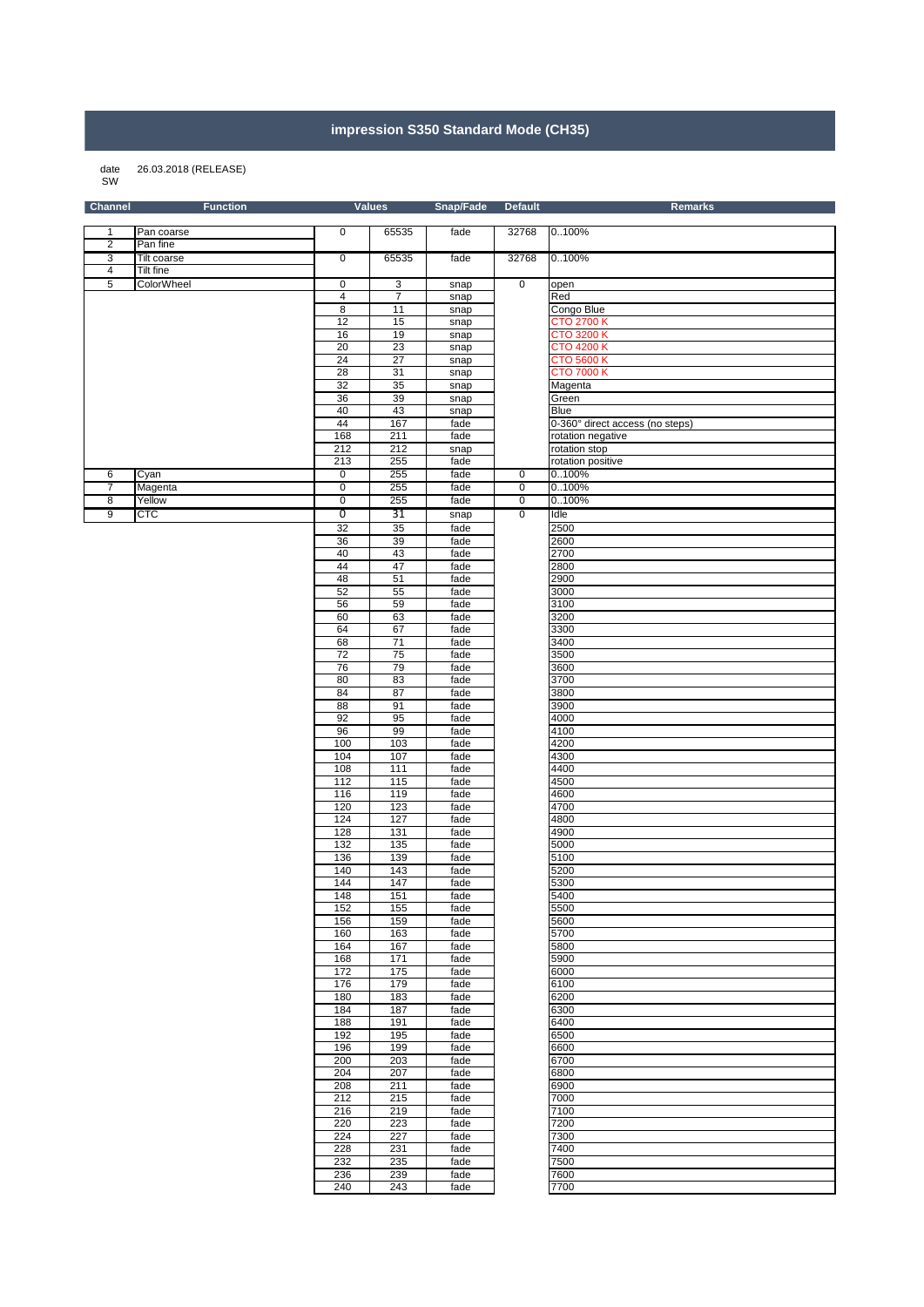|          |                                                                  | 244                              | 247                | fade         |                | 7800                                                    |
|----------|------------------------------------------------------------------|----------------------------------|--------------------|--------------|----------------|---------------------------------------------------------|
|          |                                                                  | 248                              | 251                | fade         |                | 7900                                                    |
|          |                                                                  | 252                              | 255                | fade         |                | 8000                                                    |
| 10       | Gobowheel 1 - Selection                                          | $\mathbf 0$                      | 15                 | snap         | $\mathbf 0$    | <b>OPEN</b>                                             |
|          |                                                                  | 16                               | 31                 | snap         |                | GOBO 1 - 1                                              |
|          |                                                                  | 32                               | 47                 | snap         |                | GOBO 1 - 2                                              |
|          |                                                                  | 48<br>64                         | 63                 | snap         |                | $GOBO1 - 3$<br>GOBO 1 - 4                               |
|          |                                                                  | 80                               | 79<br>95           | snap         |                | GOBO 1 - 5                                              |
|          |                                                                  | 96                               | 111                | snap<br>snap |                | GOBO 1 - 6                                              |
|          |                                                                  | 112                              | 127                | snap         |                | GOBO 1 - 7                                              |
|          |                                                                  | 128                              | 128                | snap         |                | rotation stop                                           |
|          |                                                                  | 129                              | 191                | fade         |                | rotation negative                                       |
|          |                                                                  | 192                              | 192                | snap         |                | rotation stop                                           |
|          |                                                                  | 193                              | 255                | fade         |                | rotation positive                                       |
| 11       | Gobowheel 1 - position/rotation coarse                           | $\overline{0}$                   | 32767              | fade         | $\overline{0}$ | Indexing 0360°                                          |
| 12       | Gobowheel 1 - position/rotation fine                             | 32768                            | 49151              | fade         |                | rotation negative fast -> slow                          |
|          |                                                                  | 49152                            | 49152              | snap         |                | rotation stop                                           |
|          |                                                                  | 49153                            | 65535              | fade         |                | rotation positive slow -> fast                          |
| 13       | Gobowheel 2 (fix) - Selection                                    | 0                                | 7                  | snap         | $\overline{0}$ | <b>OPEN</b>                                             |
|          |                                                                  | 8                                | 15                 | snap         |                | GOBO 2 - 1                                              |
|          |                                                                  | 16                               | 23                 | snap         |                | GOBO 2 - 2                                              |
|          |                                                                  | 24                               | 31                 | snap         |                | GOBO 2 - 3                                              |
|          |                                                                  | 32                               | 39                 | snap         |                | GOBO 2 - 4                                              |
|          |                                                                  | 40                               | 47                 | snap         |                | GOBO 2 - 5                                              |
|          |                                                                  | 48                               | 55                 | snap         |                | GOBO 2 - 6                                              |
|          |                                                                  | 56                               | 63                 | snap         |                | GOBO 2 - 7                                              |
|          |                                                                  | 64<br>72                         | 71<br>79           | snap         |                | GOBO 2 - 8<br>GOBO 2 - 9                                |
|          |                                                                  | 80                               | 87                 | snap<br>snap |                | GOBO 2 - 10                                             |
|          |                                                                  | 88                               | 127                | snap         |                | no function                                             |
|          |                                                                  | 128                              | 128                | snap         |                | rotation stop                                           |
|          |                                                                  | 129                              | 191                | fade         |                | rotation negative                                       |
|          |                                                                  | 192                              | 192                | snap         |                | rotation stop                                           |
|          |                                                                  | 193                              | 255                | fade         |                | rotation positive                                       |
| 14       | Shutter                                                          | $\mathbf 0$                      | 15                 | snap         | 255            | shutter closed                                          |
|          |                                                                  | 16                               | 47                 | fade         |                | shutter pulse, random slow-fast                         |
|          |                                                                  |                                  |                    |              |                |                                                         |
|          |                                                                  | 48                               | 79                 | fade         |                | dim to open, then shutter closed, random slow-fast      |
|          |                                                                  | 80                               | 111                | fade         |                | shutter open, then dim to closed, random slow-fast      |
|          |                                                                  | 112                              | 143                | fade         |                | dim to open, then dim to closed, random slow-fast       |
|          |                                                                  | 144                              | 199                | fade         |                | strobe effect pause 5s1s                                |
|          |                                                                  | 200                              | 239                | fade         |                | strobo effect 1Hz10Hz                                   |
|          |                                                                  | 240                              | 255                | snap         |                | shutter open                                            |
| 15       | Dimmer coarse                                                    | $\mathbf 0$                      | 65535              | fade         | 0              | 0100%                                                   |
| 16       | Dimmer fine                                                      |                                  |                    |              |                |                                                         |
| 17       | Focus coarse                                                     | $\overline{0}$                   | 65535              | fade         | 32768          | 0100%                                                   |
| 18       | Focus fine                                                       |                                  |                    |              |                |                                                         |
| 19       | Zoom                                                             | $\mathbf 0$                      | 255                | fade         | 127            | 0100%                                                   |
| 20       | Frost                                                            | $\mathbf 0$                      | 3                  | snap         | 0              | nofrost                                                 |
|          |                                                                  | 4                                | 127                | fade         |                | light frost                                             |
|          |                                                                  | 128                              | 255                | fade         |                | heavy frost                                             |
| 21       | Prism                                                            | $\mathbf 0$                      | $\overline{7}$     | snap         | $\mathbf 0$    | prism off                                               |
|          |                                                                  | 8                                | 130                | fade         |                | rotation negative fast -> slow                          |
|          |                                                                  | 131                              | 131                | snap         |                | rotation stop                                           |
| 22       |                                                                  | 132<br>0                         | 255                | fade         | 0              | rotation positive slow -> fast                          |
| 23       | EffectWheel - Position<br>EffectWheel - Index/Rotation           | $\mathbf 0$                      | 255<br>$\mathbf 0$ | fade<br>snap | 0              | 0100%<br>rotation stop                                  |
|          |                                                                  | 1                                | 127                | fade         |                | rotation negative fast > slow                           |
|          |                                                                  | 128                              | 128                | snap         |                | rotation stop                                           |
|          |                                                                  | 129                              | 255                | fade         |                | rotation positive slow > fast                           |
| 24       | Beamshaper rotation                                              | 0                                | 255                | fade         | 127            | 0100%                                                   |
| 25       | Framing Blade 1 Position / Left                                  | $\overline{0}$                   | 255                | fade         | $\overline{0}$ | open to close                                           |
| 26       | Framing Blade 1 Index / Right                                    | $\overline{0}$                   | 255                | fade         | 127            | - angle ; 0 ; + angle / open to close                   |
| 27       | Framing Blade 2 Position / Left                                  | $\overline{0}$                   | 255                | fade         | 0              | open to close                                           |
| 28       | Framing Blade 2 Index / Right                                    | $\overline{0}$                   | 255                | fade         | 127            | angle ; 0 ; + angle / open to close                     |
| 29       | Framing Blade 3 Position / Left                                  | 0                                | 255                | fade         | $\overline{0}$ | open to close                                           |
| 30       | Framing Blade 3 Index / Right                                    | $\overline{0}$                   | 255                | fade         | 127            | - angle ; 0 ; + angle / open to close                   |
| 31<br>32 | Framing Blade 4 Position / Left<br>Framing Blade 4 Index / Right | $\overline{0}$<br>$\overline{0}$ | 255<br>255         | fade<br>fade | 0<br>127       | open to close<br>- angle $; 0; +$ angle / open to close |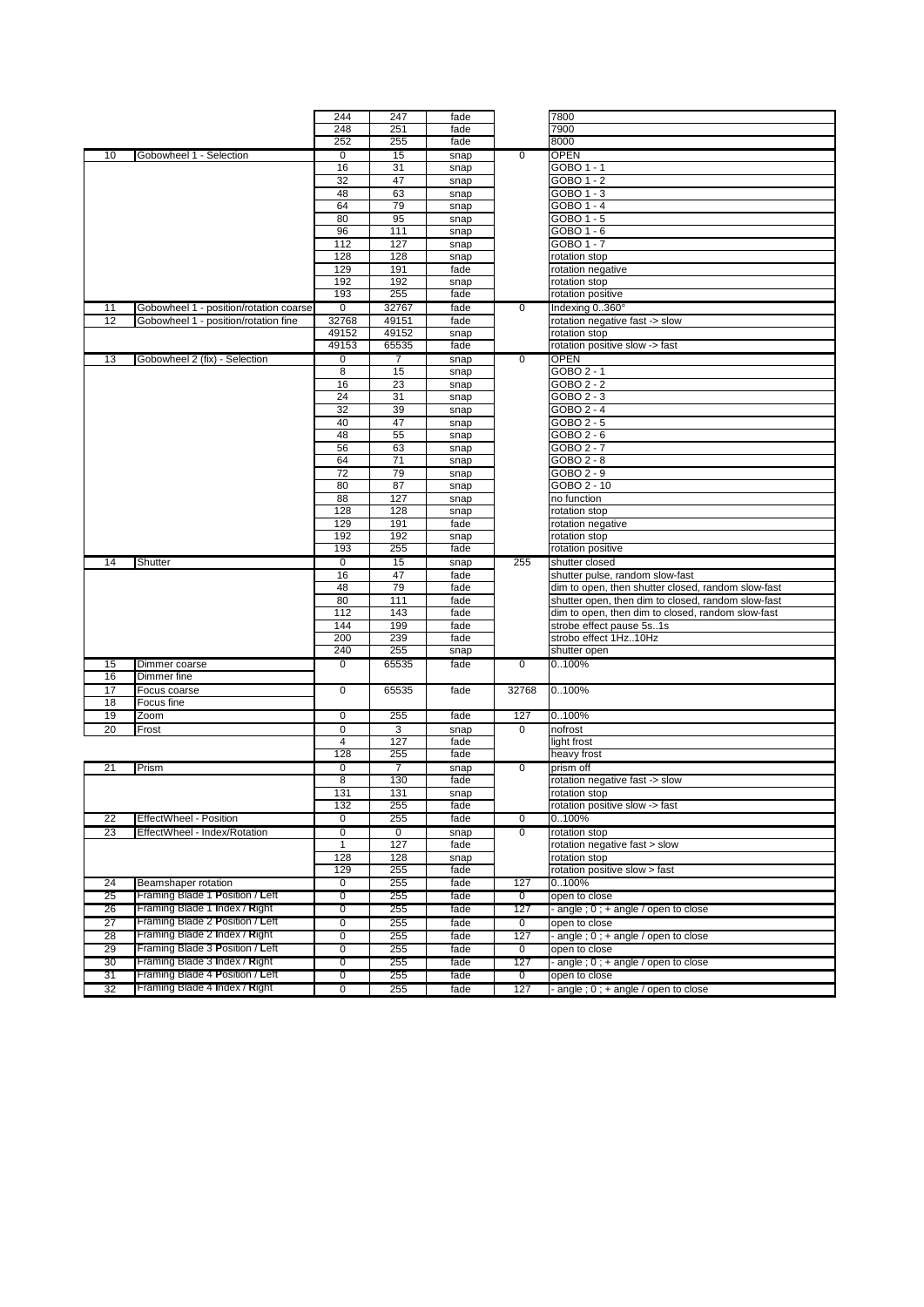| <b>CONTROL</b><br>33  | $\mathbf 0$     | 3          | snap | 0 | Idle                                                                                     |
|-----------------------|-----------------|------------|------|---|------------------------------------------------------------------------------------------|
|                       |                 |            |      |   | these switch boxes only work if special channel has been enabled with value zero before: |
|                       | 12              | 14         |      |   |                                                                                          |
|                       | 15              | 17         |      |   | reserved for additional Reset functions                                                  |
|                       | 18              | 20         |      |   | reserved for additional Reset functions                                                  |
|                       | 21<br>24        | 23         | snap |   | Reset ALL (3s hold)                                                                      |
|                       | $\overline{27}$ | 26<br>29   | snap |   | Reset HEAD (3s hold)                                                                     |
|                       | 30              |            | snap |   | Reset P/T (3s Hold)                                                                      |
|                       | 33              | 32<br>35   |      |   | reserved for additional Reset functions                                                  |
|                       | 36              | 38         |      |   |                                                                                          |
|                       | 39              | 41         | snap |   | Dimmer Curve Esoft (3s hold) (DEFAULT)                                                   |
|                       | 42              | 44         | snap |   | Dimmer Curve Linear (3s hold)                                                            |
|                       | 45              | 47         |      |   | reserved for additional Dimmer functions (soft)                                          |
|                       | 48              | 50         |      |   | reserved for additional Dimmer functions                                                 |
|                       | 51              | 53         |      |   |                                                                                          |
|                       | 54              | 56         | snap |   | Display OFF (3s hold)                                                                    |
|                       | 57              | 59         | snap |   | Display Auto-Off - Standard (3s hold) (DEFAULT)                                          |
|                       | 60              | 62         | snap |   | Display ON (3s hold)                                                                     |
|                       | 63              | 65         | snap |   | Display flip OFF (3s hold) (DEFAULT)                                                     |
|                       | 66              | 68         | snap |   | Display flip ON (3s hold)                                                                |
|                       | 69              | 71         |      |   |                                                                                          |
|                       | 72              | 74         |      |   |                                                                                          |
|                       | 75              | 77         | snap |   | DMX Hold OFF (3s hold)                                                                   |
|                       | 78              | 80         | snap |   | DMX Hold ON (3s hold) (DEFAULT)                                                          |
|                       | 81              | 83         |      |   |                                                                                          |
|                       | 84              | 86         |      |   |                                                                                          |
|                       | 87              | 89         | snap |   | Fan regulated (3s hold) (DEFAULT)                                                        |
|                       | 90              | 92         | snap |   | Fan constant - High (3s hold) - (Limited Output)                                         |
|                       | 93              | 95         |      |   | Fan constant - Medium (3s hold) - (Limited Output)                                       |
|                       | 96<br>99        | 98<br>101  |      |   | Fan constant - Low (3s hold) - (Limited Output)<br>reserved for additional Fan functions |
|                       | 102             | 104        |      |   |                                                                                          |
|                       | 105             | 107        | snap |   | Position Feedback OFF (3s hold)                                                          |
|                       | 108             | 110        | snap |   | Position Feedback ON (3s hold) (DEFAULT)                                                 |
|                       | 111             | 113        |      |   |                                                                                          |
|                       | 114             | 116        |      |   |                                                                                          |
|                       | 117             | 119        | snap |   | Tilt invers OFF (3s hold) (DEFAULT)                                                      |
|                       | 120             | 122        | snap |   | Tilt invers ON (3s hold)                                                                 |
|                       | 123             | 125        | snap |   | Pan invers OFF (3s hold) (DEFAULT)                                                       |
|                       | 126             | 128        | snap |   | Pan invers ON (3s hold)                                                                  |
|                       | 129             | 131        | snap |   | Zoom invers OFF (3s hold) (DEFAULT)                                                      |
|                       | 132             | 134        | snap |   | Zoom invers ON (3s hold)                                                                 |
|                       | 135             | 137        |      |   |                                                                                          |
|                       | 138             | 140        |      |   |                                                                                          |
|                       | 141             | 143        | snap |   | Fokus Tracking OFF (3s hold)                                                             |
|                       | 144             | 146        | snap |   | Fokus Tracking narrow (5-10m) (3s hold)                                                  |
|                       | 147             | 149        | snap |   | Fokus Tracking medium (10-20m) (3s hold) (DEFAULT)                                       |
|                       | 150             | 152        | snap |   | Fokus Tracking (wide >20m) (3s hold)                                                     |
|                       | 153             | 155        |      |   |                                                                                          |
|                       | 156             | 158        |      |   |                                                                                          |
|                       | 159             | 161        | snap |   | Framing P/I Mode (3s hold) (DEFAULT)                                                     |
|                       | 162<br>165      | 164<br>167 | snap |   | Framing L/R Mode (3s hold)                                                               |
|                       | 168             | 170        |      |   |                                                                                          |
|                       | 171             | 173        |      |   |                                                                                          |
|                       | 174             | 176        |      |   |                                                                                          |
|                       | 177             | 179        |      |   |                                                                                          |
|                       | 180             | 182        |      |   |                                                                                          |
|                       | 183             | 185        |      |   |                                                                                          |
|                       | 186             | 188        |      |   |                                                                                          |
|                       | 189             | 191        |      |   |                                                                                          |
|                       | 192             | 194        | snap |   | PWM 2200 Hz (5s hold)                                                                    |
|                       | 195             | 197        | snap |   | PWM 3000 Hz (Default) (5s hold)                                                          |
|                       | 198             | 200        | snap |   | PWM 4800Hz (5s hold)                                                                     |
|                       | 201             | 203        | snap |   | PWM 9600 Hz (5s hold)                                                                    |
|                       | 204             | 206        | snap |   | reserved for additional PWM functions                                                    |
|                       | 207             | 209        | snap |   | PWM 25 kHz (5s hold)                                                                     |
|                       | 210             | 212        |      |   |                                                                                          |
|                       | 213             | 215        |      |   |                                                                                          |
|                       | 216             | 218        |      |   |                                                                                          |
|                       | 219             | 221        |      |   |                                                                                          |
|                       | 222<br>225      | 224<br>227 |      |   |                                                                                          |
|                       | 228             | 230        |      |   |                                                                                          |
|                       | 231             | 233        | snap |   | reserved for additional "Hibernation Mode On" functions                                  |
|                       | 234             | 236        | snap |   | reserved for additional "Hibernation Mode OFF" functions                                 |
|                       | 237             | 239        |      |   |                                                                                          |
|                       | 240             | 242        | snap |   | Fixture default (5s hold)                                                                |
|                       | 243             | 245        |      |   |                                                                                          |
|                       | 246             | 248        |      |   |                                                                                          |
|                       | 249             | 251        |      |   |                                                                                          |
|                       | 252             | 255        |      |   |                                                                                          |
| 34<br>FX1 - Selection | 0               | 10         | snap | 0 | Idle                                                                                     |
|                       | 11              | 14         | snap |   | LED Cluster Chaser 1-2-3-4-3-2-1                                                         |